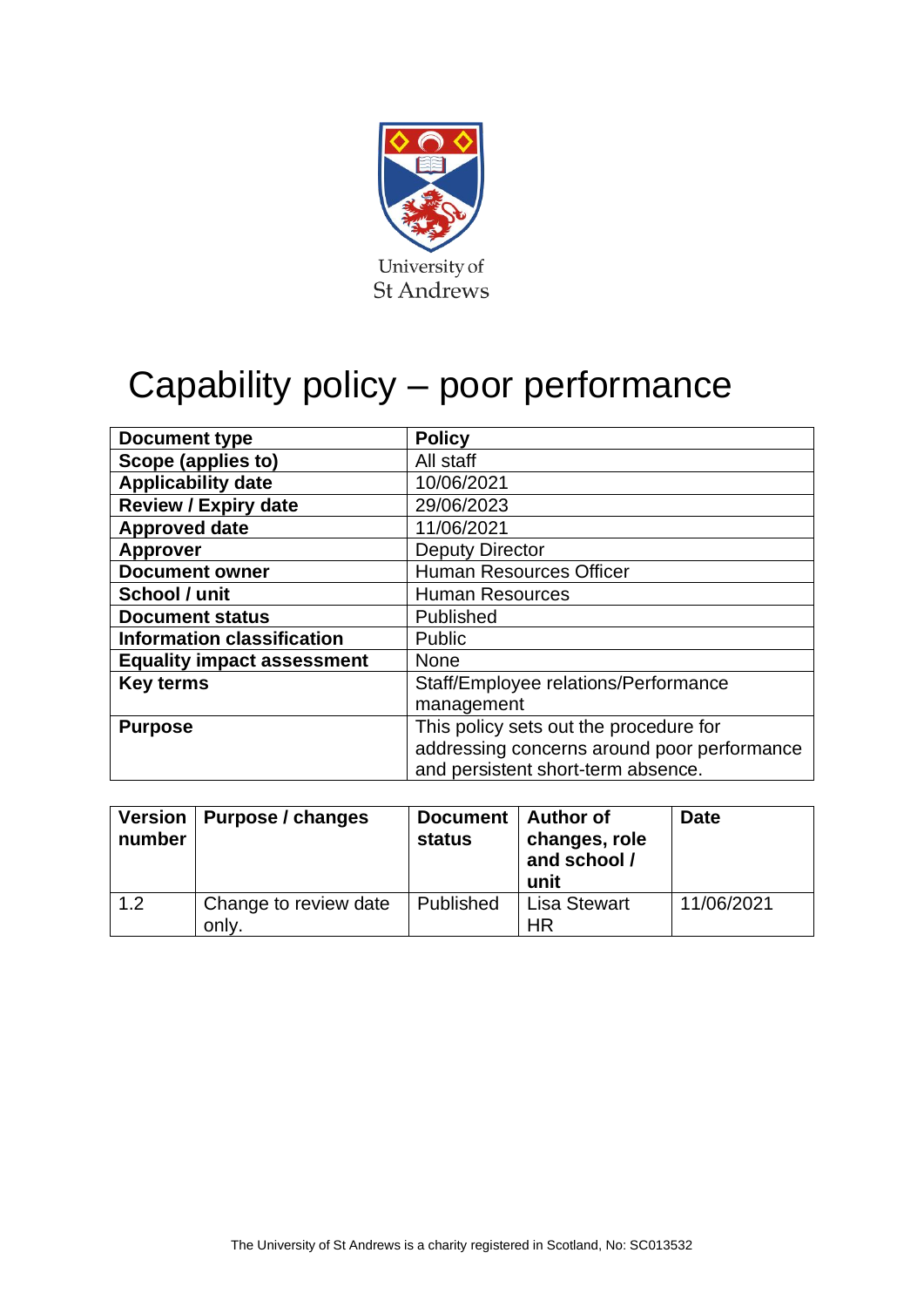### **Table of contents**

|    | Introduction                                       | 3              |
|----|----------------------------------------------------|----------------|
| 2. | Poor performance and persistent short-term absence | 3              |
| 3. | Generally applicable procedures                    | $\overline{A}$ |
| 4. | Dismissal hearing                                  | 6              |
| 5. | Appeals                                            |                |
|    |                                                    |                |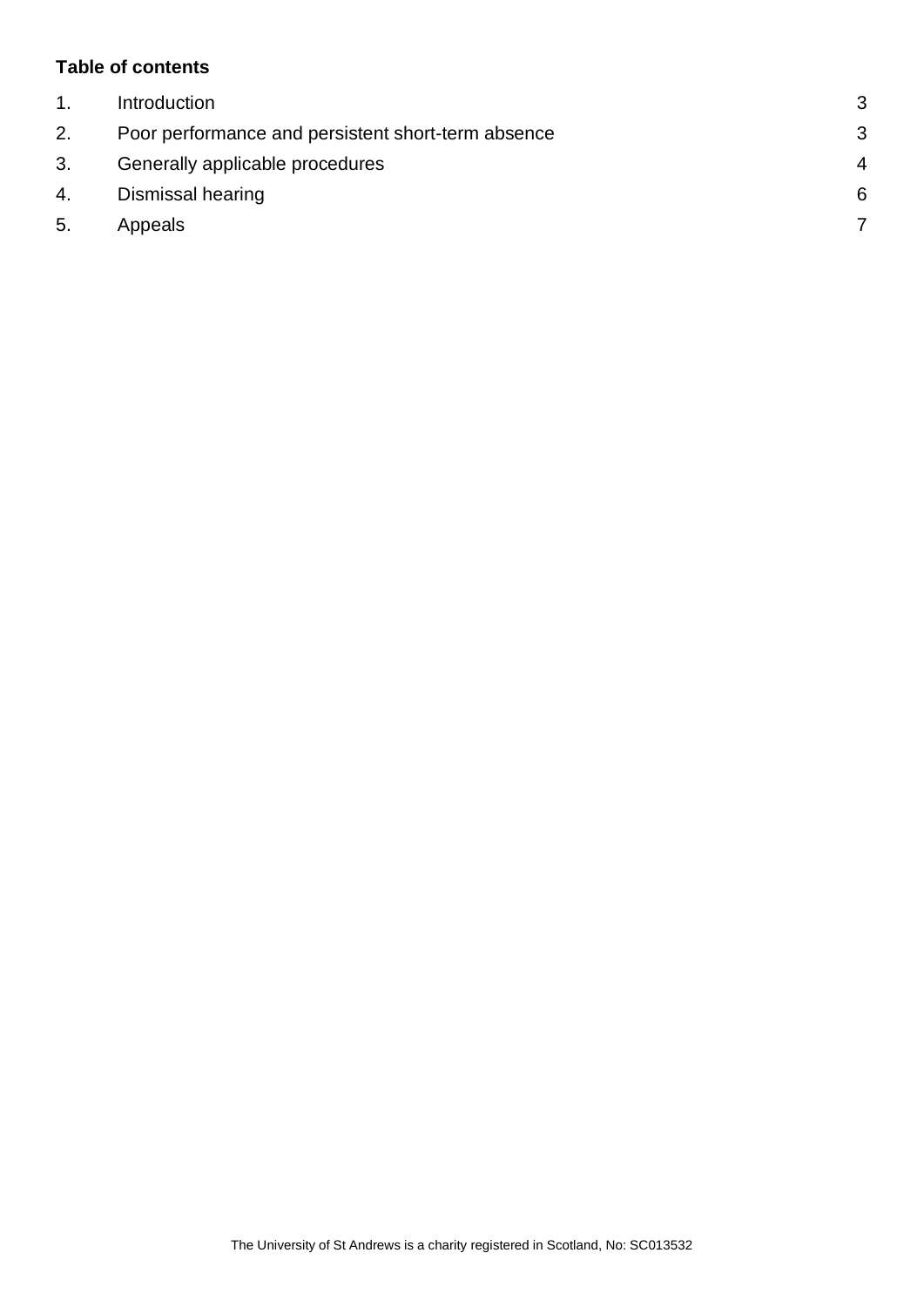#### <span id="page-2-0"></span>**1. Introduction**

- 1.1 This document sets out the University's procedures to address poor performance due to:
	- Capability;
	- Persistent short-term absence.
- 1.2       The purpose of the procedure is to be supportive if reasonably possible rather than punitive, and it should be recognised that the existence of this procedure is to help and encourage employees to achieve and maintain acceptable standards of performance and to ensure consistent and fair treatment for all.
- 1.3      If performance problems are judged to result from conduct over which the employee has control, the relevant University disciplinary procedure will apply. The fundamental distinction between capability and conduct may be expressed as "can't" as against "won't" respectively, the latter implying some degree of control, deliberation and/or choice.
- 1.4     The processes described in this document deal only with poor performance and persistent short-term sickness absence arising from capability and not voluntary action by the individual.
- 1.5       It may be necessary, depending on individual circumstances, to switch from the Capability (Poor Performance) procedure to the [Capability \(Long Term Absence\) procedure](https://www.st-andrews.ac.uk/policy/staff-employee-relations-ill-health/internal/capability-policy-for-long-term-absence.pdf) and nothing in this procedure will preclude this from happening.
- 1.6       This document is a statement of the University's policy and procedure and does not form part of any contract of employment or otherwise have contractual effect. The University reserves the right, with the agreement of all the parties involved, to make practical/operational changes to these documented procedures to suit individual case requirements or changes in legislation.

# <span id="page-2-1"></span>**2. Poor performance and persistent short-term absence**

- 2.1 The purpose of this procedure is to address poor performance and persistent short-term absence. Poor performance is when an employee performs their role to a standard below that which is required by the University.  The University will ensure that the standards set are both realistic and measurable. Persistent short-term absence arises where an employee frequently takes time off work for a period of one or more days over a sustained period such that their sickness absence record prevents proper performance of their duties.
- 2.2 The University aims to assist and encourage all employees to achieve and maintain effective standards of performance and attendance. The purpose of this policy is to ensure consistent and fair treatment for all employees experiencing difficulties in performing to a satisfactory standard.
- 2.3 The line manager/Head of School/Unit is responsible in the first instance for addressing poor performance issues when they arise and for taking appropriate action.
- 2.4 Consideration will be given to invoking other University policies where the Manager/Head of School/Unit deems it appropriate.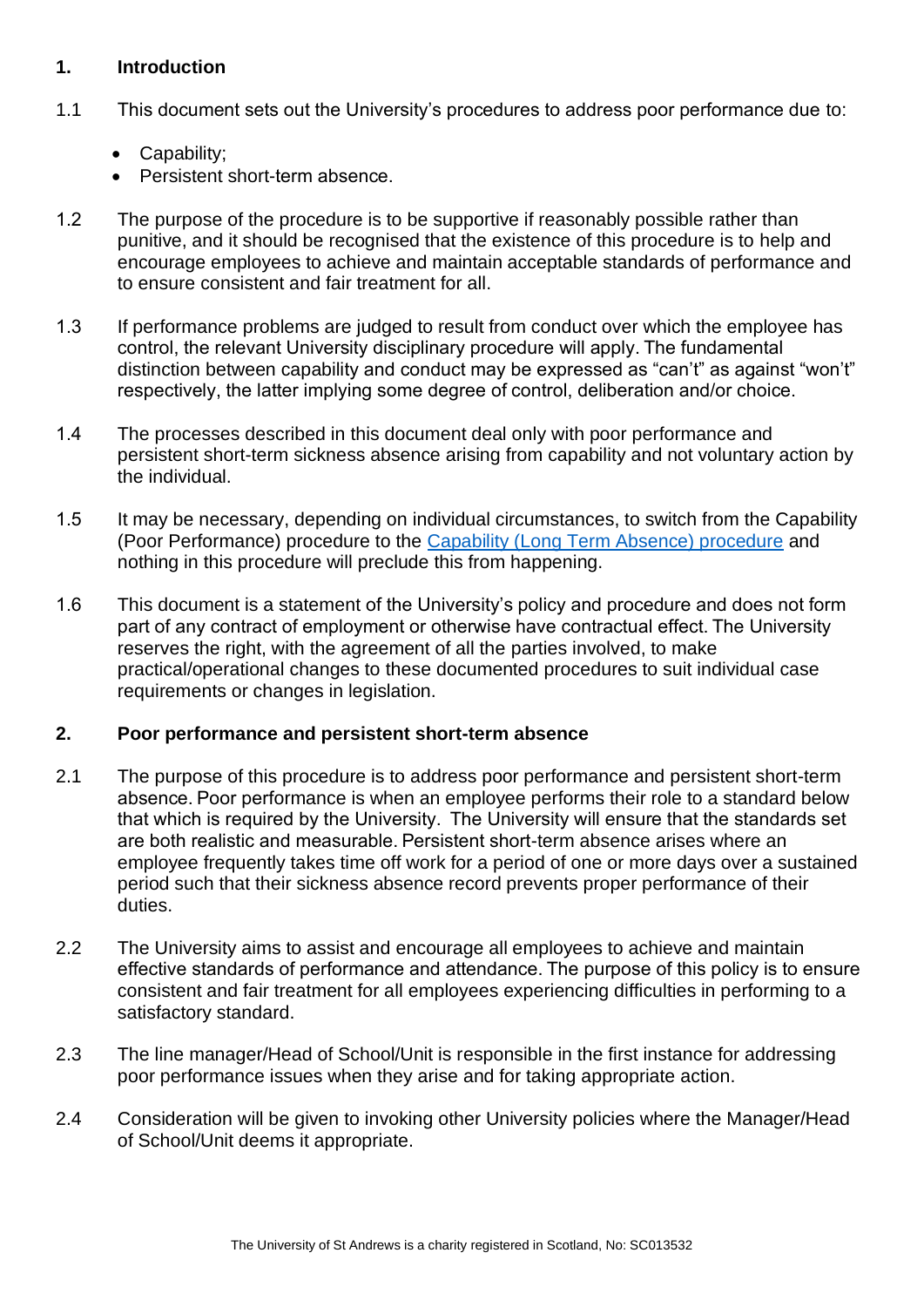### <span id="page-3-0"></span>**3. Generally applicable procedures**

- 3.1 A member of Human Resources will attend all formal meetings.
- 3.2 Employees will receive a written invitation to any formal meetings setting out the following information:
	- The procedure and the stage under which action is being taken;
	- Evidence/examples of the poor performance/persistent absence;
	- Supporting documentation;
	- Details of any informal discussion(s) so far;
	- The right to representation; and
	- Details of the possible outcome(s).
- 3.3 Formal meetings will be chaired by the employee's line manager or a suitable alternative manager if there are extenuating circumstances provided by the individual.  Appeal hearings will be chaired by an appropriate manager who is more senior than the manager who made the original decision.
- 3.4 Where applicable, there must be consideration of the requirements of the Equality Act 2010, which imposes obligations on the employer to take an employee's protected characteristics into account and to make reasonable adjustments.
- 3.5 Other than in respect of an informal discussion under the Capability (Poor Performance) Procedure (stage 1), employees are entitled to be accompanied at any hearing (including any appeal hearing) by a work colleague or Trade Union representative. The person accompanying the employee is entitled to advise the employee, address the hearing and ask questions but not to answer questions on the employee's behalf.
- 3.6 The employee should take all reasonable steps to attend the formal meetings on the date/time stated in the written notification however, the meeting will be re-scheduled to another time if their accompanying person is not available at the chosen time, and the employee proposes a reasonable alternative that is within 5 working days of the original date (this time limit may be extended only by mutual agreement). If the date/time of the meeting is unsuitable to the employee for another reason, they must contact Human Resources which will consider whether the hearing can be rescheduled to a mutually convenient time.
- 3.7 A meeting will only be deemed to have taken place if the employee concerned has had a reasonable opportunity to attend the meeting. Where an employee fails to attend or remain throughout a scheduled meeting through circumstances out with their control, the meeting or its continuation should be arranged for another time.  Where an employee fails to attend or remain throughout such a re-arranged meeting without good reason, a decision may be taken in the employee's absence based on the evidence available.

# 3.8 **Stages in the process**

- 3.8.1 There are four stages of the procedure:
	- Stage 1: Informal discussion
	- Stage 2:  First formal warning
	- Stage 3 Final formal warning
	- Stage 4: Dismissal Hearing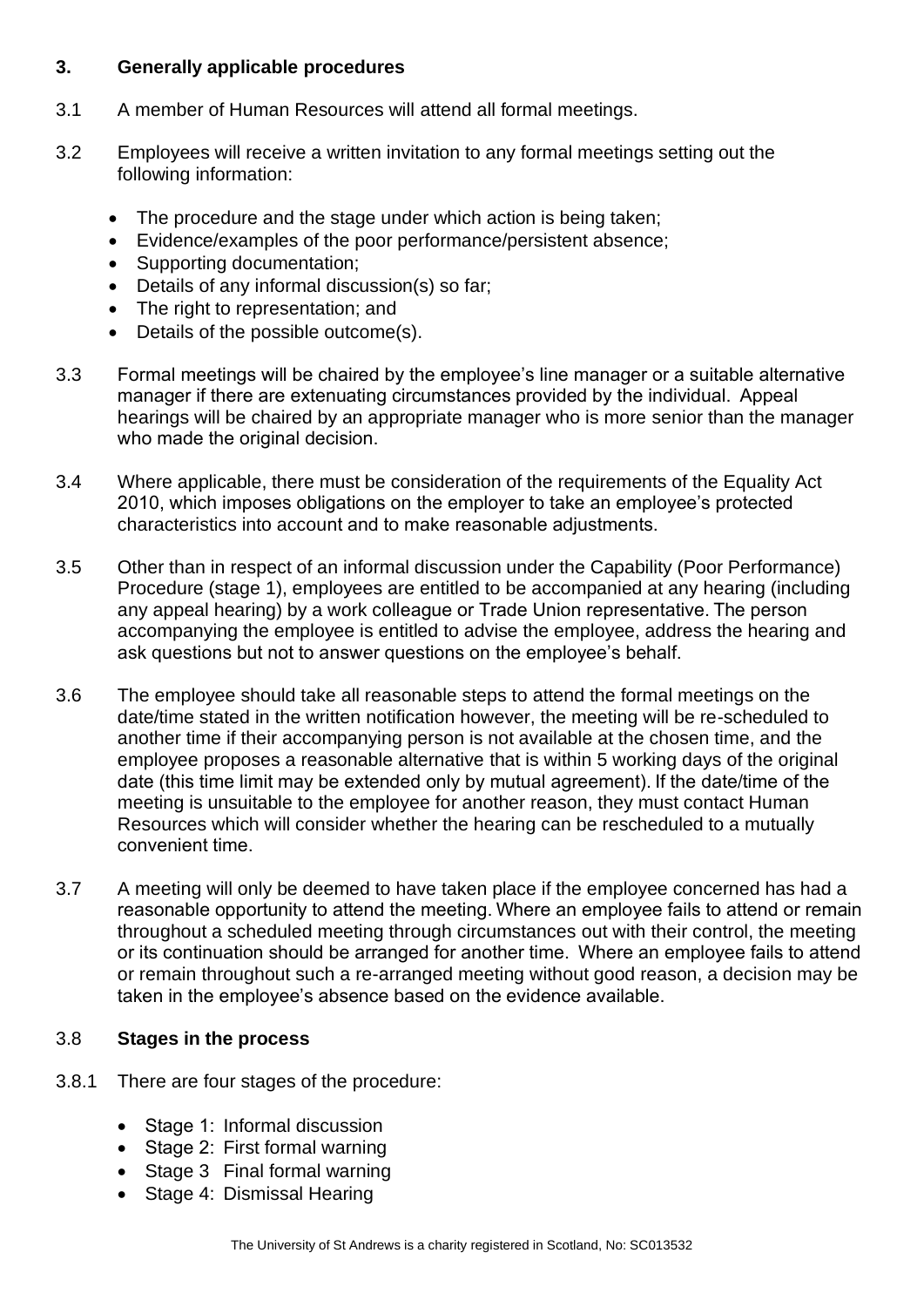3.8.2    The University reserves the right to omit stages depending on the circumstances. 

### 3.9 **Stage 1: Informal discussion**

- 3.9.1 Where possible, the University aims to address concerns regarding poor performance (capability) or persistent short-term absence on an informal basis before commencing the formal procedure. The employee's line manager or other appropriate manager will meet the employee to discuss the issues. The informal discussion will focus on the following points:
	- an explanation of the concerns;
	- a discussion of the areas of concern with the employee;
	- an identification of any problems or difficulties being experienced by the employee;
	- an exploration of possible causes of the problems/difficulties;
	- the provision of help and assistance where practicable to improve the situation;
	- a full discussion of the possible consequences of there being insufficient improvement in the employee's performance/absence levels;
	- the provision of a reasonable amount of time to achieve the improvements required by the University; and
	- an arrangement for a review of the employee's progress.
- 3.9.2 If appropriate, it may be necessary for the manager to consider whether or not the role can be adjusted with the necessary impact on grade being realised or if redeployment to another position of a similar or lower grade may be more suitable.
- 3.9.3 A note of the meeting and agreed outcomes and objectives will be issued to the employee along with confirmation of the review date.
- 3.9.4 Following a satisfactory outcome of the informal process, the matter will be considered resolved.

**Note:** No formal action under this procedure should be taken without discussion with Human Resources. 

# 3.10 **Stage 2: First Formal Warning**

- 3.10.1 If after informal action the performance/attendance remains below the required standard, then the University can consider formal action.
- 3.10.2 A meeting will be arranged for the employee and the appropriate manager. The employee will be given at least 7 working days' notice of the meeting. A member of Human Resources will be in attendance.
- 3.10.3 At the meeting the employee will be told clearly and precisely the deficiencies which have been identified in their performance/attendance, will be given an opportunity to discuss these concerns fully and will be informed of the required improvement. At the meeting the manager will:
	- Make clear the area in which the individual's performance is below expectation (explaining the grounds/evidence for this view);
	- Seek to identify any problems or reasons for the under performance;
	- Set an improvement plan, incorporating targets, standards, deadlines and further support;
	- Seek the employee's commitment to reaching the required standards;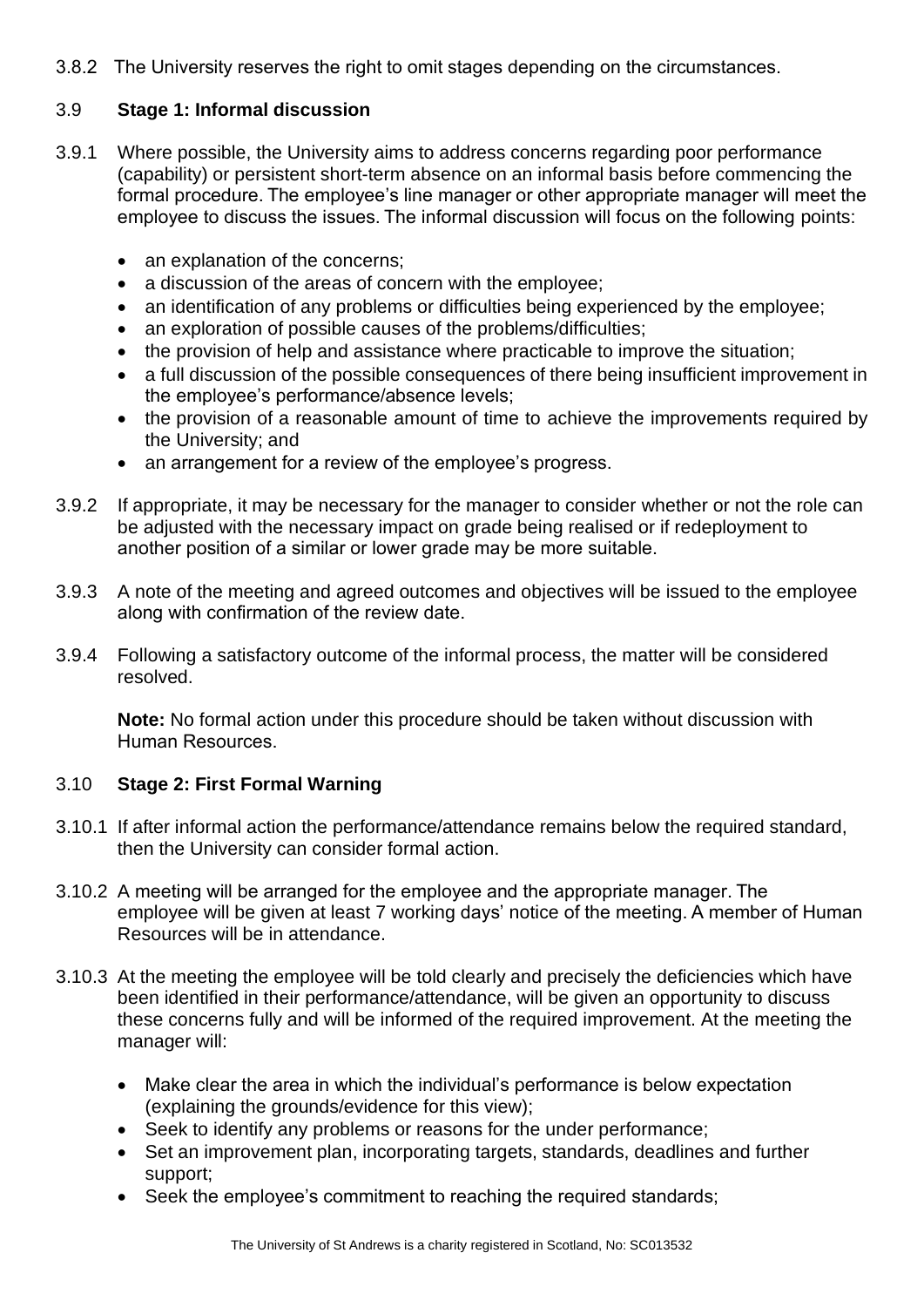- Set a reasonable time frame within which improvement is expected;
- Set up regular progress review meetings during the review period.
- 3.10.4 The employee may be issued with a Formal Written Warning and a review date will be set to assess whether or not the required improvement has taken place. The review date will depend on the circumstances of the case.
- 3.10.5 The outcome of the meeting will be formally recorded in a letter to the employee within 7 working days of the meeting. A formal written warning will usually remain on the employee's records for a period of one year after which time it will be removed.
- 3.10.5 The employee will be notified of their right of appeal.

# **3.11 Stage 3: Final Formal Warning**

- 3.11.1 If performance/attendance remains below the standard required by the University then a second formal meeting between the employee and appropriate manager will take place. The employee will be given at least 7 working days' notice of the meeting. A member of Human Resources will be in attendance.
- 3.11.2 The Final Formal Meeting will be conducted in the same manner as in the First Formal Meeting, but in addition to the relevant matters listed under the first formal meeting (3.10.3) the manager will:
	- Consider the extent to which the employee's performance has failed to reach the set standards. Any shortfall against targets set must be identified clearly and openly and an assessment made of the elements of work that cannot be performed adequately.
	- Invite the member of staff to give their opinion on progress made, the support and training made available and any other options they have considered.
- 3.11.3 Following the meeting the employee may be issued with a Final Written Warning.  The outcome of the meeting will be recorded in a letter and issued to the employee within 7 working days of the meeting. The employee will be notified of the improvements required and the timescale for improvement.  A date will be set for a further review. A final written warning will normally remain on the employee's record for a period of one year.  The employee will also, at this stage, be notified that they may be dismissed if no acceptable improvement in performance is achieved within the given timescale.
- 3.11.4 The employee will be notified of their right of appeal.

# <span id="page-5-0"></span>**4. Dismissal hearing**

#### 4.1 **Stage 4: Dismissal Hearing**

- 4.1.1 If an employee's performance/attendance levels remain at an unsatisfactory standard then dismissal or other appropriate action may be taken. The employee will be given at least 7 working days' notice of the meeting.
- 4.1.2 A review of the actions taken to date will be considered by the Head of School/Unit/Member of the Principal's Office (where the Head of School/Unit has been previously involved in formal action), another senior member from a different School/Unit (where the employee is an academic, this will be another academic) and/or a member of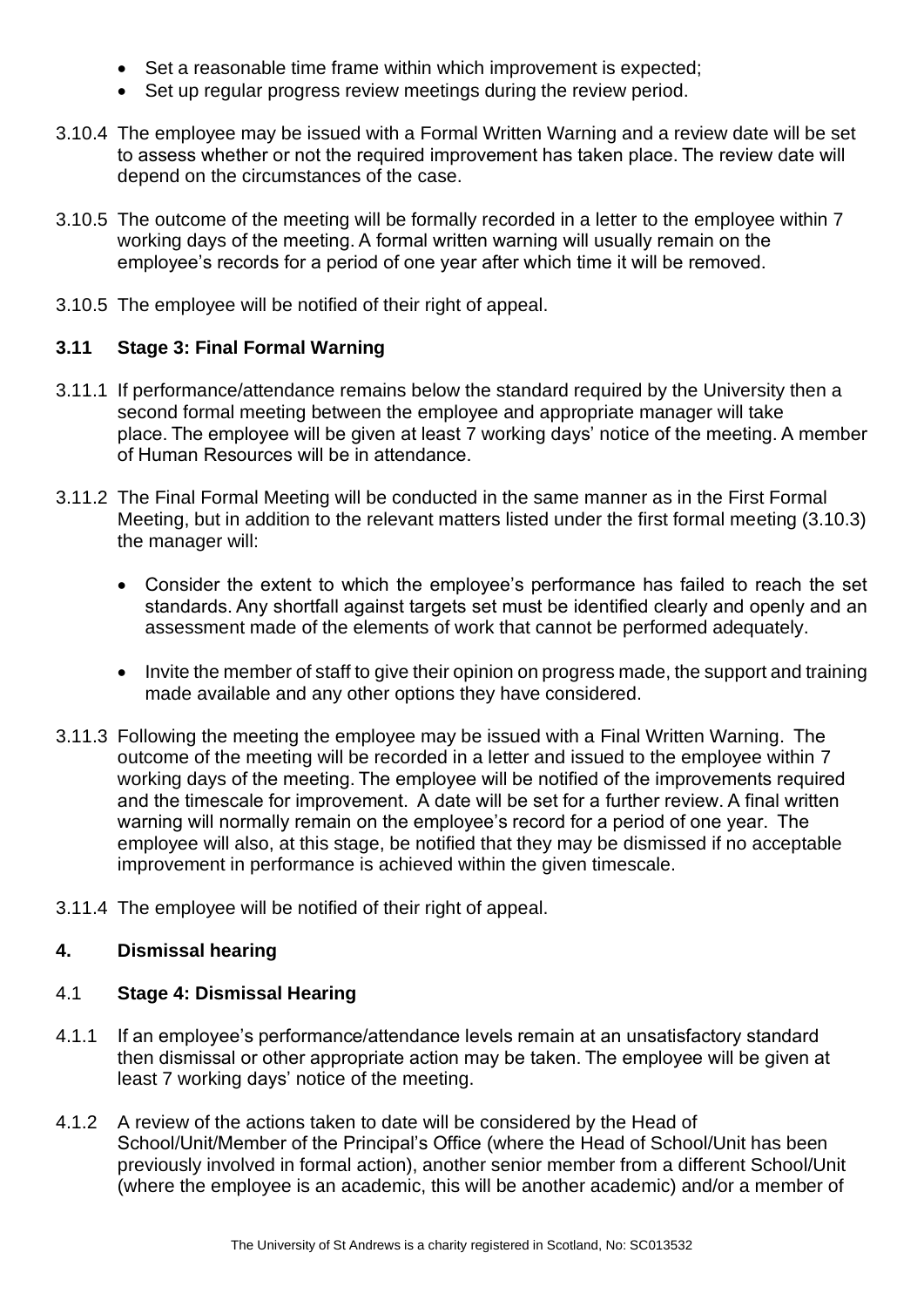Human Resources. Both the manager and the employee will be given an opportunity to state their case.

- 4.1.3 The University may also consider the offer of a change in job and/or regrading as an alternative to dismissal.
- 4.1.4 If a decision to dismiss the employee has been made then the employee will be notified by the Director of Human Resources in writing, as soon as reasonably practical and certainly within 7 working days of the meeting. This dismissal letter will include the following:
	- The reason for dismissal:
	- The date on which the employment will terminate; and
	- Confirmation of the employee's right of appeal.

# <span id="page-6-0"></span>**5. Appeals**

### 5.1 **The right of appeal**

- 5.1.1 An employee who wishes to appeal any formal action must submit their notice of appeal in writing to the Director of Human Resources within 10 working days of receipt of the written confirmation of the action. The employee should specify the grounds for the appeal against the action taken.
- 5.1.2 The appeal panel will normally consist of:
	- A University representative (the "Appeal Chair") who has not previously been involved in the case or in the case of an academic, an external person drawn from a panel appointed by the Court following consultation with the recognised Trade Unions, which may include Non-Executive members of Court;
	- A manager from out with the School/Unit and with no previous involvement in the case;
	- In addition, although it is not a requirement for the constitution of the panel, a TU representative from one of the non-represented unions will normally be asked to sit on the panel.  This TU representative will be a full panel member;
	- A member of Human Resources will be in attendance.
- 5.1.3 The employee has the right to be accompanied to the appeal hearing by another employee of the University or a trade union representative.
- 5.1.4 The appeal panel may:
	- uphold the original decision;
	- annul the original decision and withdraw any conditions/sanctions;
	- uphold the original decision in whole or in part but withdraw the original conditions/sanctions in whole or in part and substitute, if relevant, a penalty of lesser or equivalent severity.
- 5.1.5 The decision of the appeal panel will be final and forms the final stage of the University's procedures.